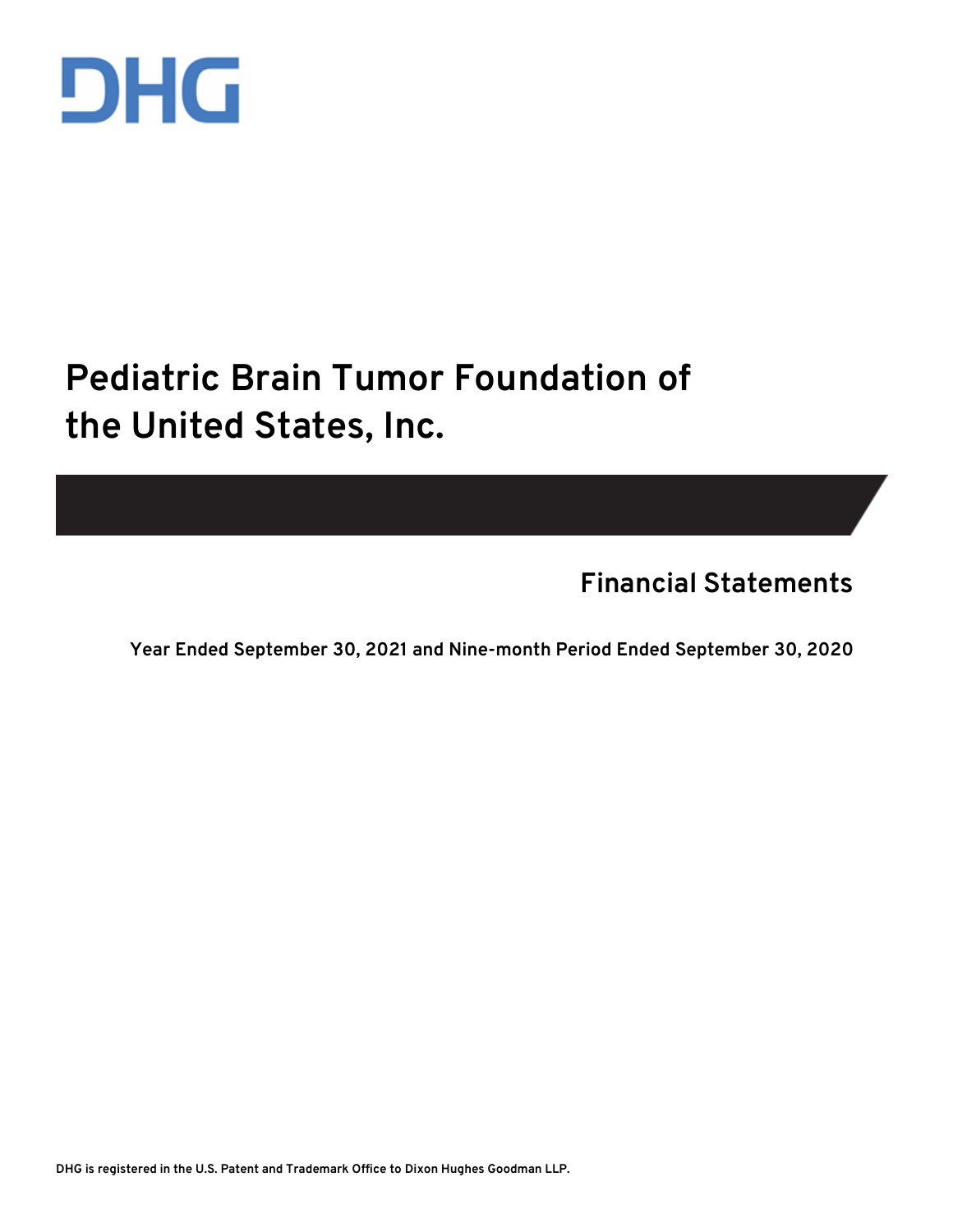

## **Table of Contents**

| <b>Financial Statements:</b> |    |
|------------------------------|----|
|                              |    |
|                              |    |
|                              | -5 |
|                              |    |
|                              |    |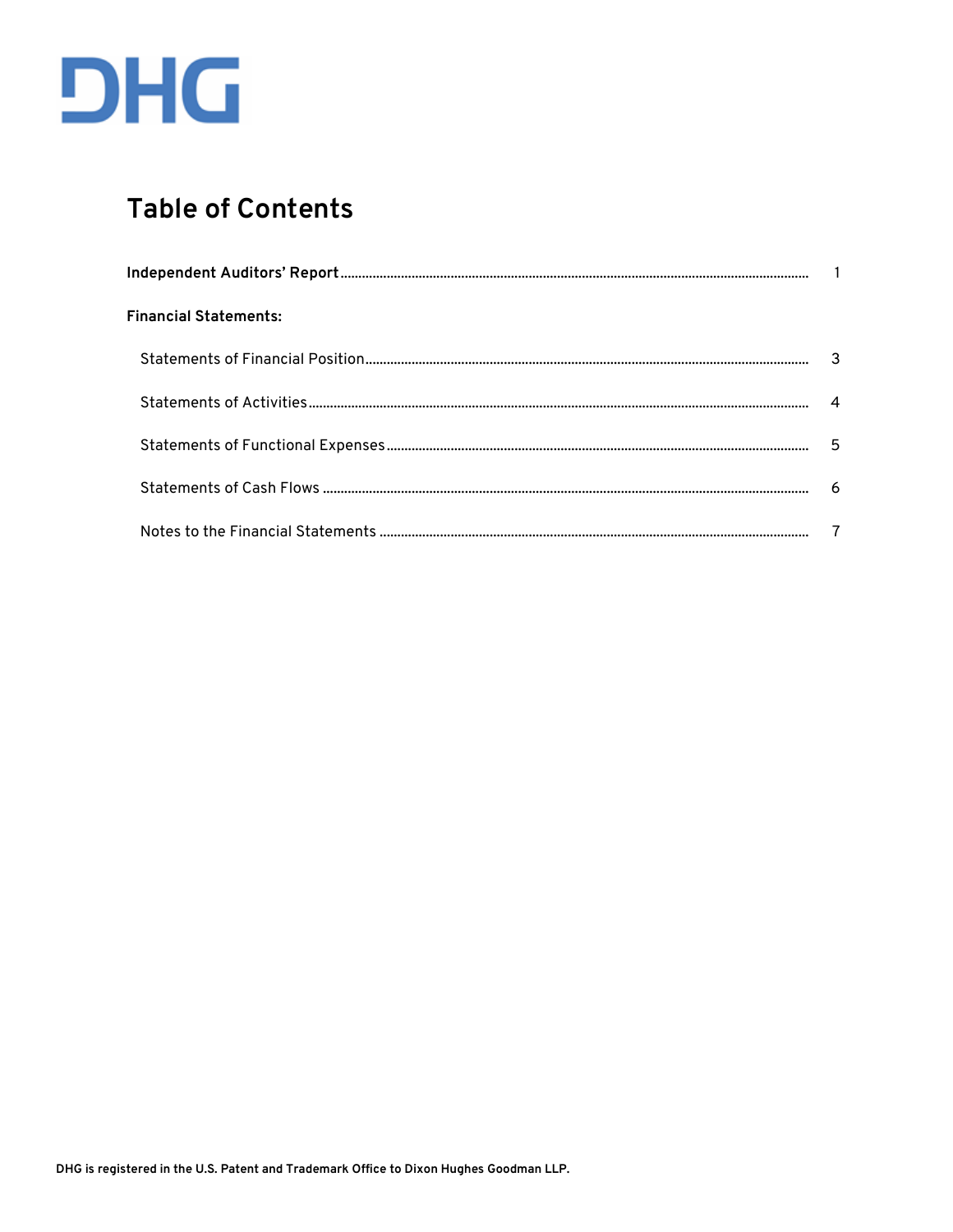# DHG

### **Independent Auditors' Report**

Members of the Board of Directors Pediatric Brain Tumor Foundation of the United States, Inc. Asheville, North Carolina

#### *Report on the Financial Statements*

We have audited the accompanying statements of financial position of the Pediatric Brain Tumor Foundation of the United States, Inc. (the "Foundation") as of September 30, 2021 and 2020, and the related statements of activities, functional expenses and cash flows for year ended September 30, 2021 and nine-month period ended September 30, 2020 and the related notes to the financial statements.

#### *Management's Responsibility for the Financial Statements*

Management is responsible for the preparation and fair presentation of these financial statements in accordance with accounting principles generally accepted in the United States of America; this includes the design, implementation, and maintenance of internal control relevant to the preparation and fair presentation of financial statements that are free from material misstatement, whether due to fraud or error.

#### *Auditors' Responsibility*

Our responsibility is to express an opinion on these financial statements based on our audits. We conducted our audits in accordance with auditing standards generally accepted in the United States of America. Those standards require that we plan and perform the audit to obtain reasonable assurance about whether the financial statements are free from material misstatement.

An audit involves performing procedures to obtain audit evidence about the amounts and disclosures in the financial statements. The procedures selected depend on the auditors' judgment, including the assessment of the risks of material misstatement of the financial statements, whether due to fraud or error. In making those risk assessments, the auditor considers internal control relevant to the Foundation's preparation and fair presentation of the financial statements in order to design audit procedures that are appropriate in the circumstances, but not for the purpose of expressing an opinion on the effectiveness of the Foundation's internal control. Accordingly, we express no such opinion. An audit also includes evaluating the appropriateness of accounting policies used and the reasonableness of significant accounting estimates made by management, as well as evaluating the overall presentation of the financial statements.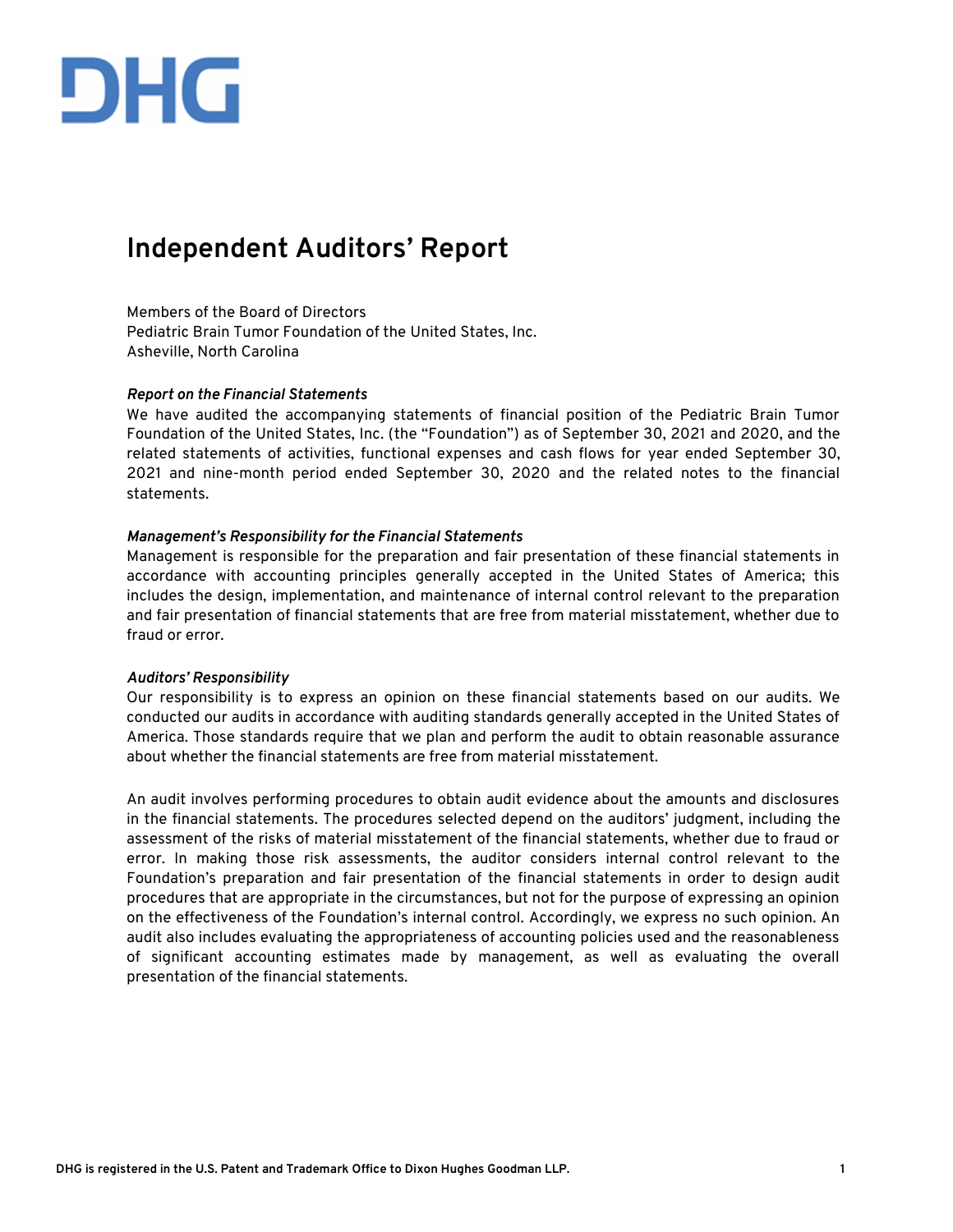

We believe that the audit evidence we have obtained is sufficient and appropriate to provide a basis for our audit opinion.

#### *Opinion*

In our opinion, the financial statements referred to above present fairly, in all material respects, the financial position of the Pediatric Brain Tumor Foundation of the United States, Inc. as of September 30, 2021 and 2020, and the changes in its net assets and cash flows for year ended September 30, 2021 and nine-month period ended September 30, 2020, in conformity with accounting principles generally accepted in the United States of America.

Dixon Hughes Goodman LLP

**Asheville, North Carolina**

**February 9, 2022**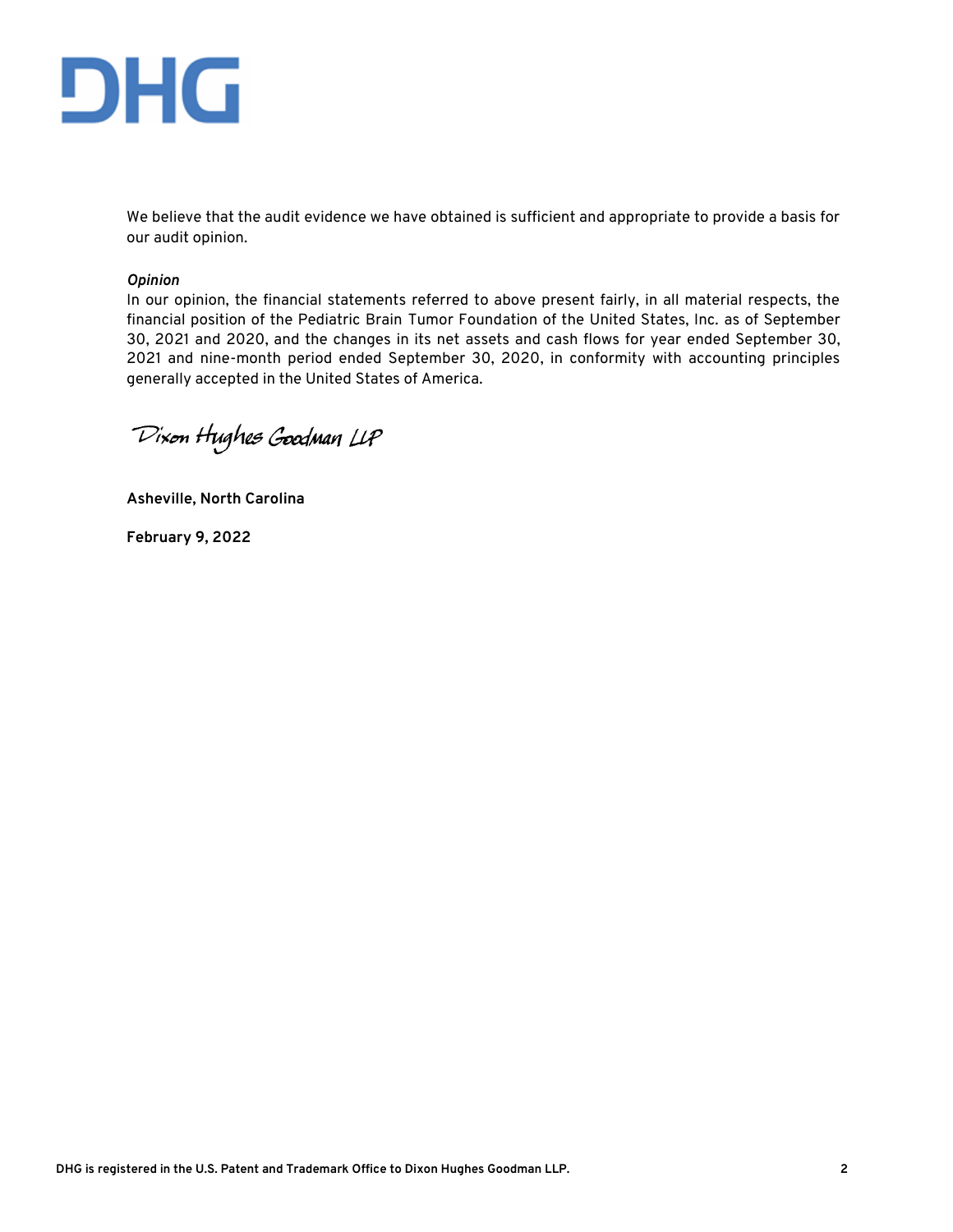#### **Statements of Financial Position Pediatric Brain Tumor Foundation of the United States, Inc. September 30, 2021 and 2020**

|                                                                                                                                          | 2021                                                        | 2020                                                        |
|------------------------------------------------------------------------------------------------------------------------------------------|-------------------------------------------------------------|-------------------------------------------------------------|
| <b>ASSETS</b><br>Cash and cash equivalents<br>Investments<br>Accounts receivable<br>Other assets<br>Property and equipment, net          | \$<br>2,257,178<br>3,462,091<br>519,490<br>27,545<br>11,427 | \$<br>1,547,950<br>3,422,927<br>202,399<br>33,859<br>41,066 |
| <b>Total assets</b>                                                                                                                      | 6,277,731                                                   | \$<br>5,248,201                                             |
| <b>LIABILITIES AND NET ASSETS</b><br>Liabilities:<br>Accounts payable and accrued expenses<br>Grants payable<br><b>Total liabilities</b> | \$<br>74,541<br>772,299<br>846,840                          | \$<br>238,563<br>310,935<br>549,498                         |
| Net assets:<br>Net assets without donor restrictions:<br>Board designated-quasi-endowment<br>Available for operations                    | 1,041,946<br>1,036,100                                      | 816,243<br>576,489                                          |
| Total net assets without donor restrictions                                                                                              | 2,078,046                                                   | 1,392,732                                                   |
| Net assets with donor restrictions                                                                                                       | 3,352,844                                                   | 3,305,971                                                   |
| Total net assets                                                                                                                         | 5,430,891                                                   | 4,698,703                                                   |
| Total liabilities and net assets                                                                                                         | 6,277,731                                                   | \$<br>5,248,201                                             |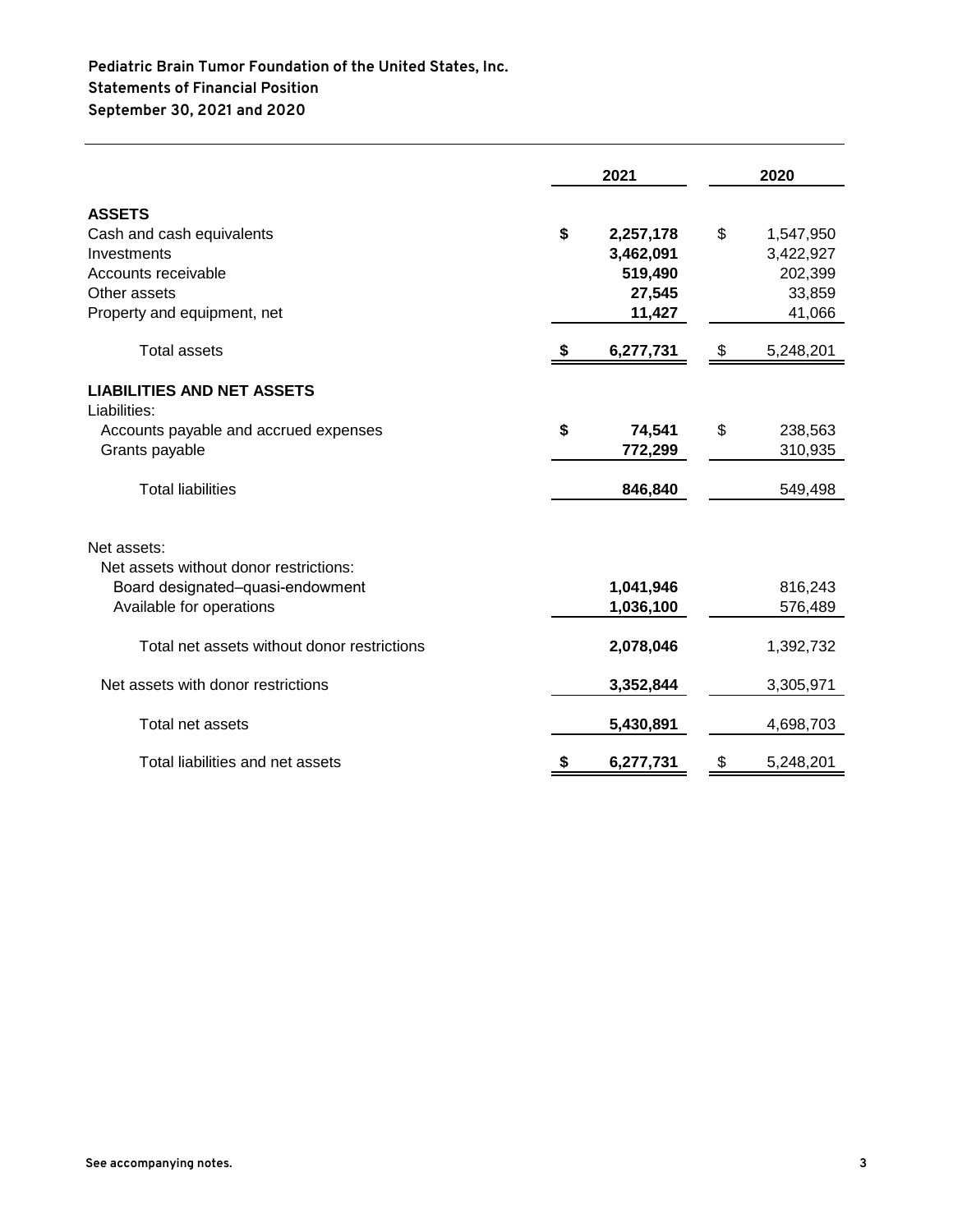#### **Pediatric Brain Tumor Foundation of the United States, Inc.**

#### **Statements of Activities**

**Year ended September 30, 2021 and Nine-Month Period ended September 30, 2020**

|                                                                                                                                                                                                | <b>September 30, 2021</b> |                                                        |    |                                                     |    | <b>September 30, 2020</b>                   |    |                                                                           |    |                        |     |                                              |  |
|------------------------------------------------------------------------------------------------------------------------------------------------------------------------------------------------|---------------------------|--------------------------------------------------------|----|-----------------------------------------------------|----|---------------------------------------------|----|---------------------------------------------------------------------------|----|------------------------|-----|----------------------------------------------|--|
|                                                                                                                                                                                                |                           | <b>Net Assets Without</b><br><b>Donor Restrictions</b> |    | <b>Net Assets With</b><br><b>Donor Restrictions</b> |    | <b>Total</b>                                |    | <b>Net Assets Without</b><br><b>Donor Restrictions Donor Restrictions</b> |    | <b>Net Assets With</b> |     | Total                                        |  |
| Revenues, gains, and other support:<br>Contributions and grants<br>Less direct benefits to donors<br>Non-cash contributions<br>Investment income, net<br>Net assets released from restrictions | \$                        | 5,578,575<br>(268, 552)<br>113,725<br>1,147<br>544,836 | \$ | 591,709<br>(544, 836)                               | \$ | 6,170,284<br>(268, 552)<br>113,725<br>1,147 | \$ | 3,582,920<br>(230, 775)<br>144.382<br>14,529<br>1,687,113                 | \$ | 340,102<br>(1,687,113) | \$. | 3,923,022<br>(230, 775)<br>144,382<br>14,529 |  |
| Total revenues, gains, and<br>other support                                                                                                                                                    |                           | 5,969,731                                              |    | 46,873                                              |    | 6,016,604                                   |    | 5,198,169                                                                 |    | (1,347,011)            |     | 3,851,158                                    |  |
| Expenses:<br>Programs<br>Management and general<br>Fundraising                                                                                                                                 |                           | 3,966,114<br>600,700<br>717,602                        |    |                                                     |    | 3,966,114<br>600,700<br>717,602             |    | 3,594,113<br>501,057<br>532,465                                           |    |                        |     | 3,594,113<br>501,057<br>532,465              |  |
| Total expenses                                                                                                                                                                                 |                           | 5,284,416                                              |    |                                                     |    | 5,284,416                                   |    | 4,627,635                                                                 |    |                        |     | 4,627,635                                    |  |
| Change in net assets                                                                                                                                                                           |                           | 685,315                                                |    | 46,873                                              |    | 732,188                                     |    | 570,534                                                                   |    | (1,347,011)            |     | (776, 477)                                   |  |
| Net assets at beginning of year                                                                                                                                                                |                           | 1,392,732                                              |    | 3,305,971                                           |    | 4,698,703                                   |    | 822,198                                                                   |    | 4,652,982              |     | 5,475,180                                    |  |
| Net assets at end of year                                                                                                                                                                      | \$                        | 2,078,046                                              |    | 3,352,844                                           |    | 5,430,891                                   |    | 1,392,732                                                                 |    | 3,305,971              |     | 4,698,703                                    |  |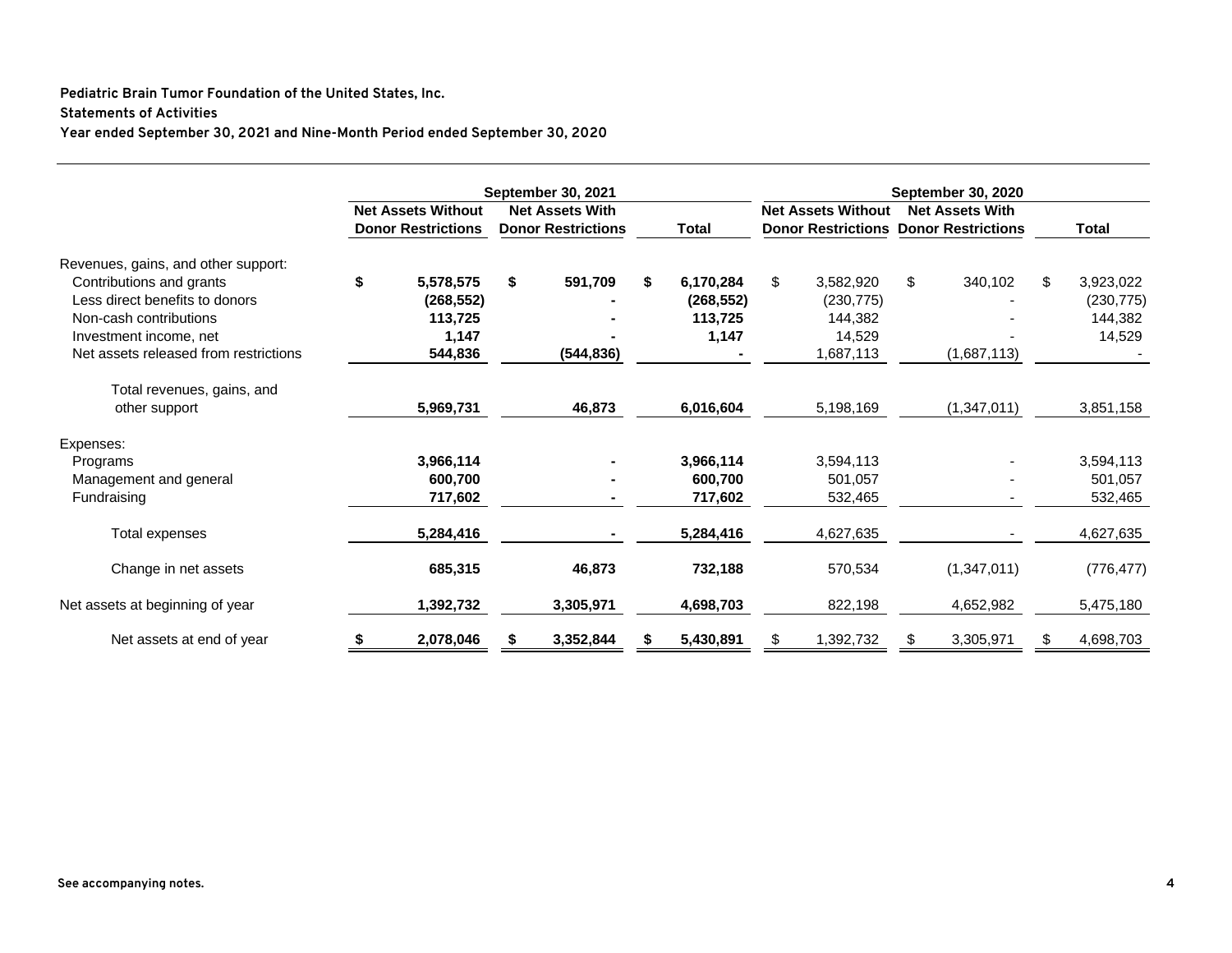|                               | September 30, 2021 |           |    |                                  | September 30, 2020 |                                                      |              |    |                          |    |                                  |    |                    |    |                                                      |  |              |
|-------------------------------|--------------------|-----------|----|----------------------------------|--------------------|------------------------------------------------------|--------------|----|--------------------------|----|----------------------------------|----|--------------------|----|------------------------------------------------------|--|--------------|
|                               |                    | Program   |    | <b>Management</b><br>and General | <b>Fundraising</b> | <b>Total</b><br><b>Supporting</b><br><b>Services</b> | <b>Total</b> |    | Program                  |    | <b>Management</b><br>and General |    | <b>Fundraising</b> |    | <b>Total</b><br><b>Supporting</b><br><b>Services</b> |  | <b>Total</b> |
| Salaries and related expenses |                    | 1,203,491 | £. | 368,480                          | 335,430            | \$<br>703,909                                        | 1,907,400    |    | 1,229,962                | \$ | 293,155                          | \$ | 342,521            | \$ | 635,676                                              |  | 1,865,638    |
| Research grants               |                    | 1,668,820 |    |                                  |                    |                                                      | 1,668,820    |    | 1,666,111                |    |                                  |    |                    |    |                                                      |  | 1,666,111    |
| Direct aid to families        |                    | 459,794   |    |                                  |                    |                                                      | 459,794      |    | 324,307                  |    |                                  |    |                    |    |                                                      |  | 324,307      |
| Scholarship awards            |                    |           |    |                                  |                    |                                                      |              |    | 2,000                    |    |                                  |    |                    |    |                                                      |  | 2,000        |
| Awards and honorariums        |                    | 206       |    |                                  | 1,007              | 1,007                                                | 1,213        |    | (3,750)                  |    | 49                               |    |                    |    | 49                                                   |  | (3,701)      |
| Conferences                   |                    | 15,719    |    |                                  | 1,550              | 1,550                                                | 17,269       |    | 27,623                   |    | 186                              |    |                    |    | 186                                                  |  | 27,809       |
| Services                      |                    | 219,044   |    | 49,729                           | 107,501            | 157,230                                              | 376,275      |    | 116,663                  |    | 47,916                           |    | 31,365             |    | 79,281                                               |  | 195,944      |
| Office expenses               |                    | 586       |    | 357                              | 437                | 794                                                  | 1,380        |    | 6,934                    |    | 6,449                            |    | 2,105              |    | 8,554                                                |  | 15,488       |
| Equipment rental              |                    |           |    | 10,734                           | $\sim$             | 10,734                                               | 10,734       |    | 78                       |    | 1,966                            |    | 120                |    | 2,086                                                |  | 2,164        |
| Video                         |                    | 20        |    |                                  | 2,827              | 2,827                                                | 2,847        |    | 121                      |    |                                  |    | 506                |    | 506                                                  |  | 627          |
| Advertising                   |                    | 38,142    |    |                                  | 5,536              | 5,536                                                | 43,678       |    | 2,706                    |    | 2,282                            |    | 10,218             |    | 12,500                                               |  | 15,206       |
| Repairs and maintenance       |                    |           |    | 929                              |                    | 929                                                  | 929          |    | $\overline{\phantom{a}}$ |    | 2,178                            |    |                    |    | 2,178                                                |  | 2,178        |
| Rent and utilities            |                    | 141,680   |    | 28,687                           |                    | 28,687                                               | 170,367      |    | 76,805                   |    | 21,049                           |    | 20,932             |    | 41,981                                               |  | 118,786      |
| Telephone                     |                    | 42,388    |    | 7,724                            | 4,466              | 12,190                                               | 54,578       |    | 12,499                   |    | 11,024                           |    | 2,274              |    | 13,298                                               |  | 25,797       |
| Auto expense                  |                    | 2,578     |    | 1,484                            |                    | 1,484                                                | 4,062        |    | 6,642                    |    | 1,457                            |    | 778                |    | 2,235                                                |  | 8,877        |
| Travel                        |                    | 6,014     |    | 1,684                            | $\blacksquare$     | 1,684                                                | 7,698        |    | 14,708                   |    | 4,222                            |    | 7,433              |    | 11,655                                               |  | 26,363       |
| Training                      |                    | 176       |    | 190                              | $\blacksquare$     | 190                                                  | 366          |    | 119                      |    |                                  |    | 171                |    | 171                                                  |  | 290          |
| Professional fees             |                    |           |    | 41,403                           |                    | 41,403                                               | 41,403       |    | 1,500                    |    | 33,270                           |    |                    |    | 33,270                                               |  | 34,770       |
| Insurance                     |                    | 4,260     |    | 12,898                           |                    | 12,898                                               | 17,158       |    | 8,399                    |    | 16,517                           |    | 1,933              |    | 18,450                                               |  | 26,849       |
| Printing and postage          |                    | 62,431    |    | 2,185                            | 33,478             | 35,663                                               | 98,093       |    | 31,113                   |    | 8,139                            |    | 2,014              |    | 10,153                                               |  | 41,266       |
| Fees and licenses             |                    | 68,906    |    | 46,856                           | 224,996            | 271,852                                              | 340,758      |    | 56,449                   |    | 24,001                           |    | 18,927             |    | 42,928                                               |  | 99,377       |
| IT services                   |                    | 13,037    |    | 2,373                            |                    | 2,373                                                | 15,410       |    |                          |    | 18,721                           |    |                    |    | 18,721                                               |  | 18,721       |
| Depreciation                  |                    | 15,000    |    | 797                              |                    | 797                                                  | 15,797       |    | 11,535                   |    | 3,017                            |    | 3,194              |    | 6,211                                                |  | 17,746       |
| Other                         |                    | 3,824     |    | 24,190                           | 375                | 24,565                                               | 28,388       |    | 1,589                    |    | 5,459                            |    | 87,974             |    | 93,433                                               |  | 95,022       |
| Total expenses before         |                    |           |    |                                  |                    |                                                      |              |    |                          |    |                                  |    |                    |    |                                                      |  |              |
| direct benefits to donors     |                    | 3,966,114 |    | 600,700                          | 717,602            | 1,318,302                                            | 5,284,416    |    | 3,594,113                |    | 501,057                          |    | 532,465            |    | 1,033,522                                            |  | 4,627,635    |
| Direct benefits to donors     |                    |           |    |                                  |                    |                                                      | 268,552      |    |                          |    |                                  |    |                    |    |                                                      |  | 230,775      |
| Total expenses                |                    | 3,966,114 |    | 600,700                          | 717,602            | 1,318,302                                            | 5,552,968    | £. | 3,594,113                | S  | 501,057                          | \$ | 532,465            |    | 1,033,522                                            |  | 4,858,410    |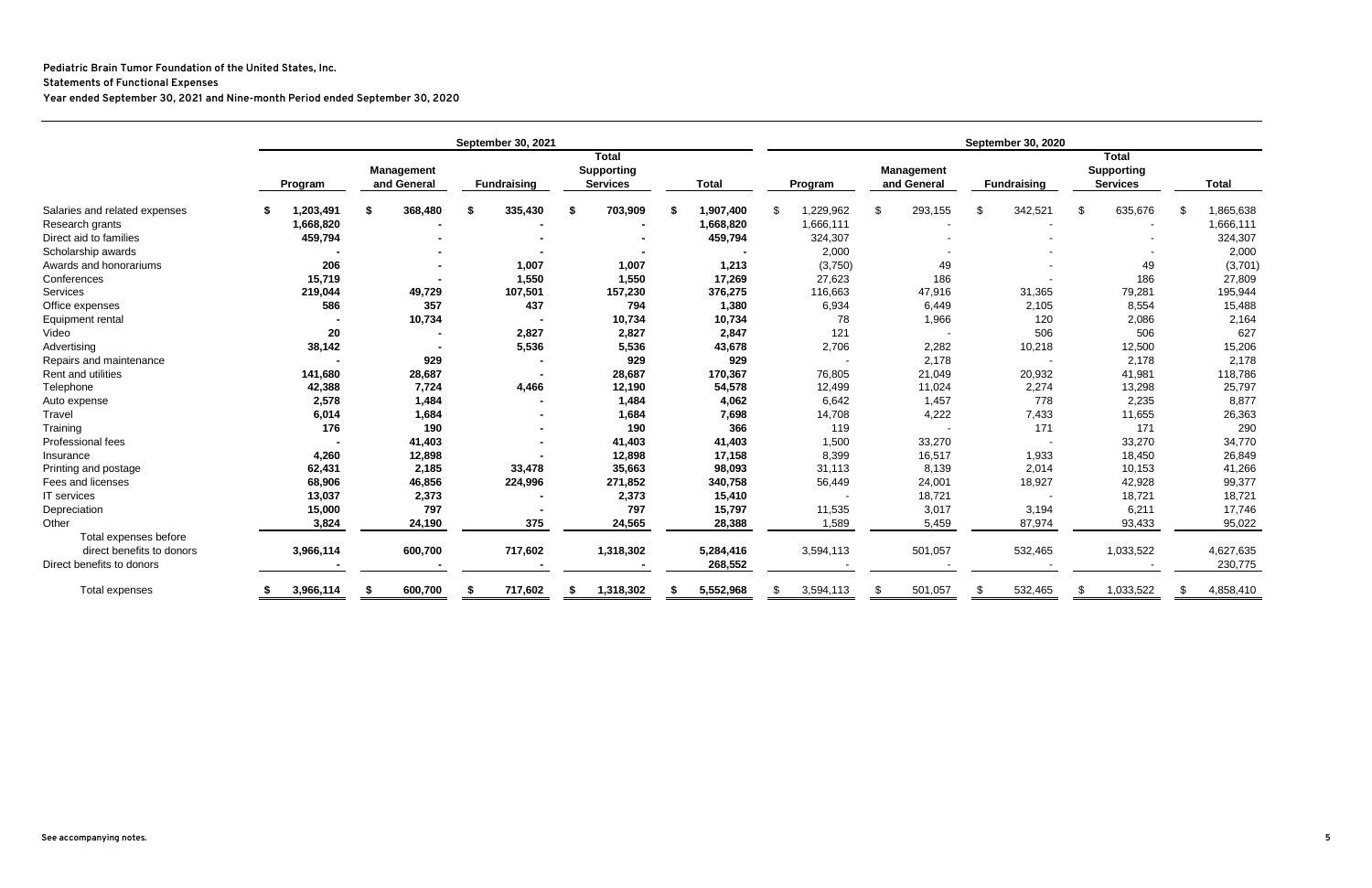#### **Pediatric Brain Tumor Foundation of the United States, Inc.**

#### **Statements of Cash Flows**

**Year ended September 30, 2021 and Nine-month Period ended September 30, 2020**

|                                                                                                                                                                        | September 30,<br>2021 | September 30,<br>2020 |            |  |  |
|------------------------------------------------------------------------------------------------------------------------------------------------------------------------|-----------------------|-----------------------|------------|--|--|
| Cash flows from operating activities:<br>Change in net assets<br>Adjustments to reconcile change in net assets to net<br>cash provided (used) by operating activities: | \$<br>732,188         | \$                    | (776, 477) |  |  |
| Depreciation                                                                                                                                                           | 15,797                |                       | 17,746     |  |  |
| Net realized and unrealized (gains) losses on investments                                                                                                              | (920)                 |                       | 1,201      |  |  |
| Non-cash contributions of investments                                                                                                                                  | (37,097)              |                       |            |  |  |
| Loss on sale of property and equipment<br>Changes in assets and liabilities:                                                                                           | 17,208                |                       |            |  |  |
| Accounts receivable                                                                                                                                                    | (317,091)             |                       | 146,683    |  |  |
| Other assets                                                                                                                                                           | 6,314                 |                       | 93         |  |  |
| Accounts payable and accrued expenses                                                                                                                                  | (164, 022)            |                       | (42, 136)  |  |  |
| Grants payable                                                                                                                                                         | 461,364               |                       | 285,935    |  |  |
| Net cash provided (used) by operating activities                                                                                                                       | 713,741               |                       | (366, 955) |  |  |
| Cash flows from investing activities:                                                                                                                                  |                       |                       |            |  |  |
| Purchase of Investments                                                                                                                                                | (1, 147)              |                       | (21, 829)  |  |  |
| Sales of investments                                                                                                                                                   |                       |                       | 797,740    |  |  |
| Proceeds from sale of property and equipment                                                                                                                           | 4,769                 |                       |            |  |  |
| Purchase of property and equipment                                                                                                                                     | (8, 134)              |                       | (3, 198)   |  |  |
| Net cash (used) provided by investing activities                                                                                                                       | (4, 512)              |                       | 772,713    |  |  |
| Net change in cash and cash equivalents                                                                                                                                | 709,228               |                       | 405,758    |  |  |
| Cash and cash equivalents,                                                                                                                                             |                       |                       |            |  |  |
| beginning of year                                                                                                                                                      | 1,547,950             |                       | 1,142,192  |  |  |
| Cash and cash equivalents,<br>end of year                                                                                                                              | \$<br>2,257,178       | \$                    | 1,547,950  |  |  |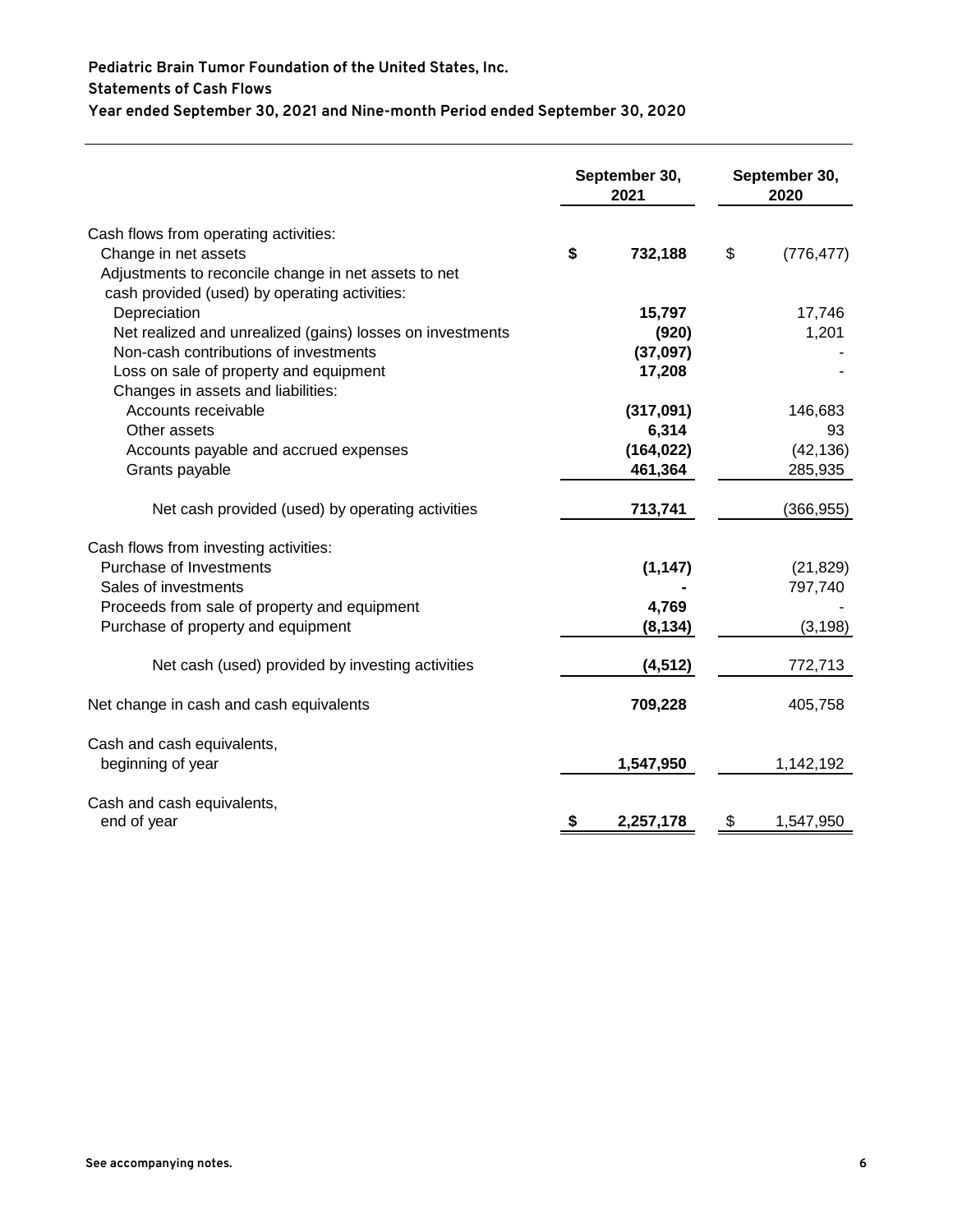#### **Notes to the Financial Statements**

#### **1. Summary of Significant Accounting Policies**

#### *Organization*

The Pediatric Brain Tumor Foundation of the United States, Inc. (the "Foundation") is a national non-profit organization dedicated to funding pediatric brain tumor research, increasing public awareness about the disease of pediatric brain tumors, and providing financial, educational and emotional support to the families of children with brain tumors.

The Foundation's goals are achieved through the funding of scientific research projects at leading research facilities across the United States and internationally, that are related to the disease of childhood brain tumors. Research funds are granted through a scientific peer review process. Grants are provided to sponsor medical symposiums in the United States and internationally. The Foundation also provides grants designed to attract new researchers in the field of study.

With a special interest in promoting partnerships and collaborations in science, the Foundation has provided innovative funding, such as for the operations center of the Pacific Pediatric Neuro-Oncology Consortium (PNOC) Clinical Trials housed at the University of California, San Francisco, in which fifteen of the leading pediatric brain tumor institutions participate.

The Foundation provides support to patients and their families through educational resources in a variety of medias: on its website, such as an online video learning series; through a new toolkit for newly diagnosed families, which provides disease information and a place for families to store and organize their child's medical records, appointments, healthcare providers, scans, etc.; and through educational conferences in major cities across the country. The Foundation also provides emergency financial assistance to families in twelve states and college scholarships for survivors throughout the nation. The Foundation also provides programs to support families with bereavement support, peer support and family camps.

The Foundation continues to make critical investments of financial and human capital to achieve key objectives, including growing existing fundraising programs and creating new revenue sources to fund more research. The Foundation also intentionally invested in creating a network of local chapters to reach and serve more families affected by childhood brain tumors.

The Foundation offers three main fundraising programs included Ride for Kids®, Vs. Cancer and the Starry Night 8.5K walk/run. The Foundation has also developed corporate partnerships; created an annual and major giving program to increase non-event revenue; and introduced low-cost, efficient online fundraising pages for community members. The Ride for Kids® program worked with motorcycle industry experts to increase new and return participation; cross-promoted with the Starry Night program and added components to increase general community participation.

In 2020, the Foundation's live events had to be canceled due to the impact of the Coronavirus and the resulting government orders to shut down. The Foundation moved all in-person events to virtual events in 2020 and was able to resume some in-person events in 2021. In 2020, the Foundation launched GameON, an online partnership with video live-streamers to help increase awareness of the disease and to raise funds for the Foundation.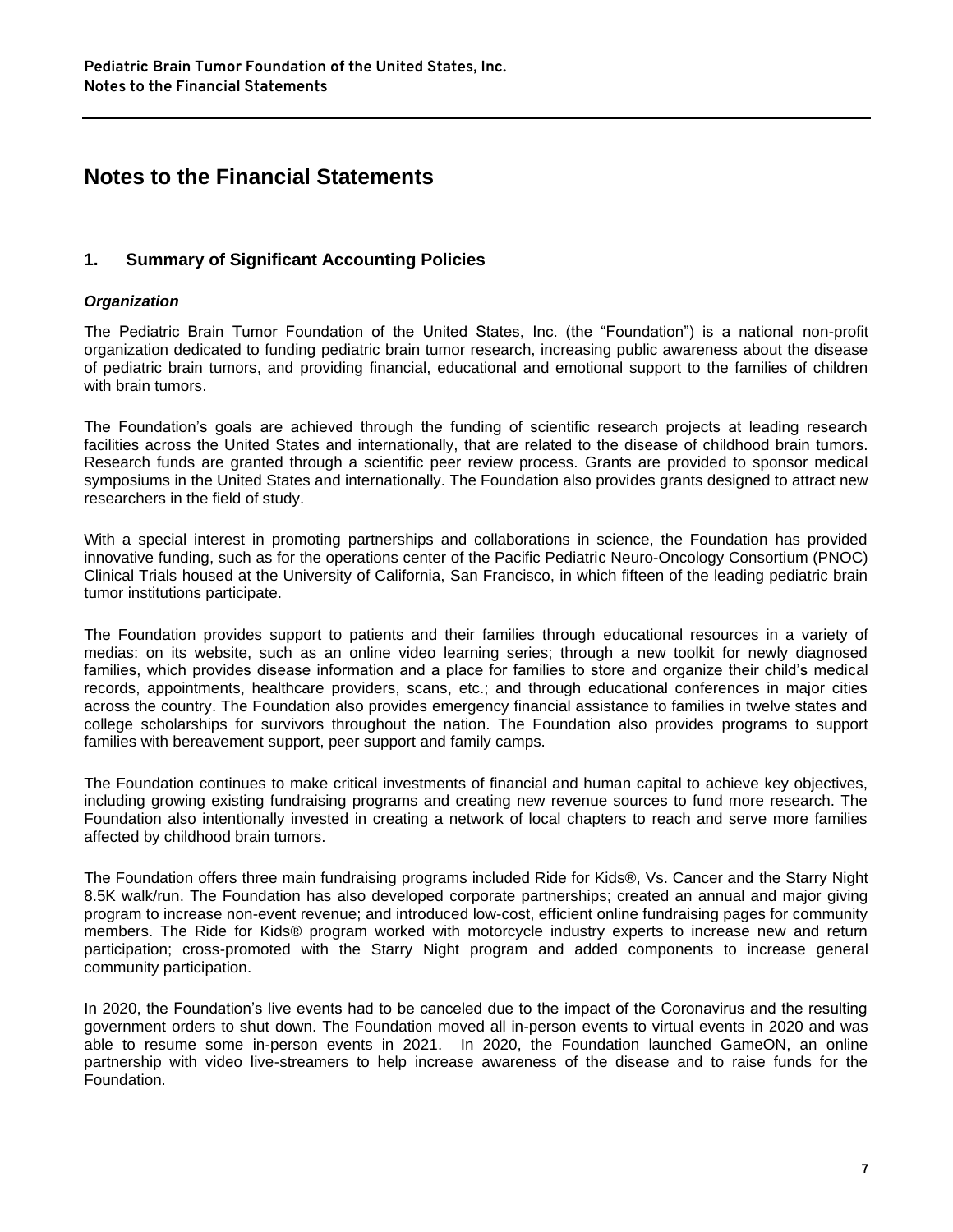The Foundation's research investment strategy included establishing a framework for prioritizing funding; creating a Research Advisory Network to provide highly informed perspectives on the biomedical research enterprise; and broadening the scope of the Foundation's research funding and expertise. The Foundation began to expand family support program offerings, including hosting its first educational conference for survivors and parents. On the organizational side, the Foundation recruited new board members from the legal, financial services, insurance marketing and hospitality industries; and increased board involvement in fundraising.

The Foundation continues to develop an integrated marketing and communications plan; established stronger brand identity by developing branded websites, fundraising events and educational literature; and expanded communications resources to support new programs and initiatives such as chapters and online fundraising. The Foundation increased the use of social media to communicate mission-driven stories and developed new and updated educational resources for families.

#### *Fiscal year*

In 2020, the Foundation changed their fiscal year-end to September 30, resulting in a short period from January 1, 2020 to September 30, 2020.

#### *Method of reporting*

The Foundation's accounts are maintained, and these statements are presented, on the accrual basis of accounting to present the results of activities and financial position in conformity with accounting principles generally accepted in the United States of America ("GAAP").

The Foundation is required to report information regarding its financial position and activities according to two classes of net assets: net assets without donor restrictions and net assets with donor restrictions.

Net Assets Without Donor Restrictions – Net assets available for use in general operations and not subject to donor (or certain grantor) restrictions. The governing board has designated, from net assets without donor restrictions, net assets for board-designated quasi-endowments.

Net Assets With Donor Restrictions – Net assets subject to donor (or certain grantor) imposed restrictions. Some donor-imposed restrictions are temporary in nature, such as those that will be met by the passage of time or other events specified by the donor. Other donor-imposed restrictions are perpetual in nature, where the donor stipulates that resources be maintained in perpetuity.

#### *Contributions*

Unconditional promises to give and contributions received are recorded as support with donor restrictions or without donor restrictions, depending on the existence and/or nature of donor restrictions.

The Foundation records gifts of property and equipment as support without donor restrictions unless explicit donor stipulations specify how the donated assets must be used. Gifts of long-lived assets with explicit restrictions that specify how the assets are to be used, as well as gifts of cash or other assets that must be used to acquire longlived assets, are reported as support with donor restrictions. Absent explicit donor stipulations about how those long-lived assets must be maintained, the Foundation reports expirations of donor restrictions when the donated or purchased long-lived assets are acquired and/or placed in service.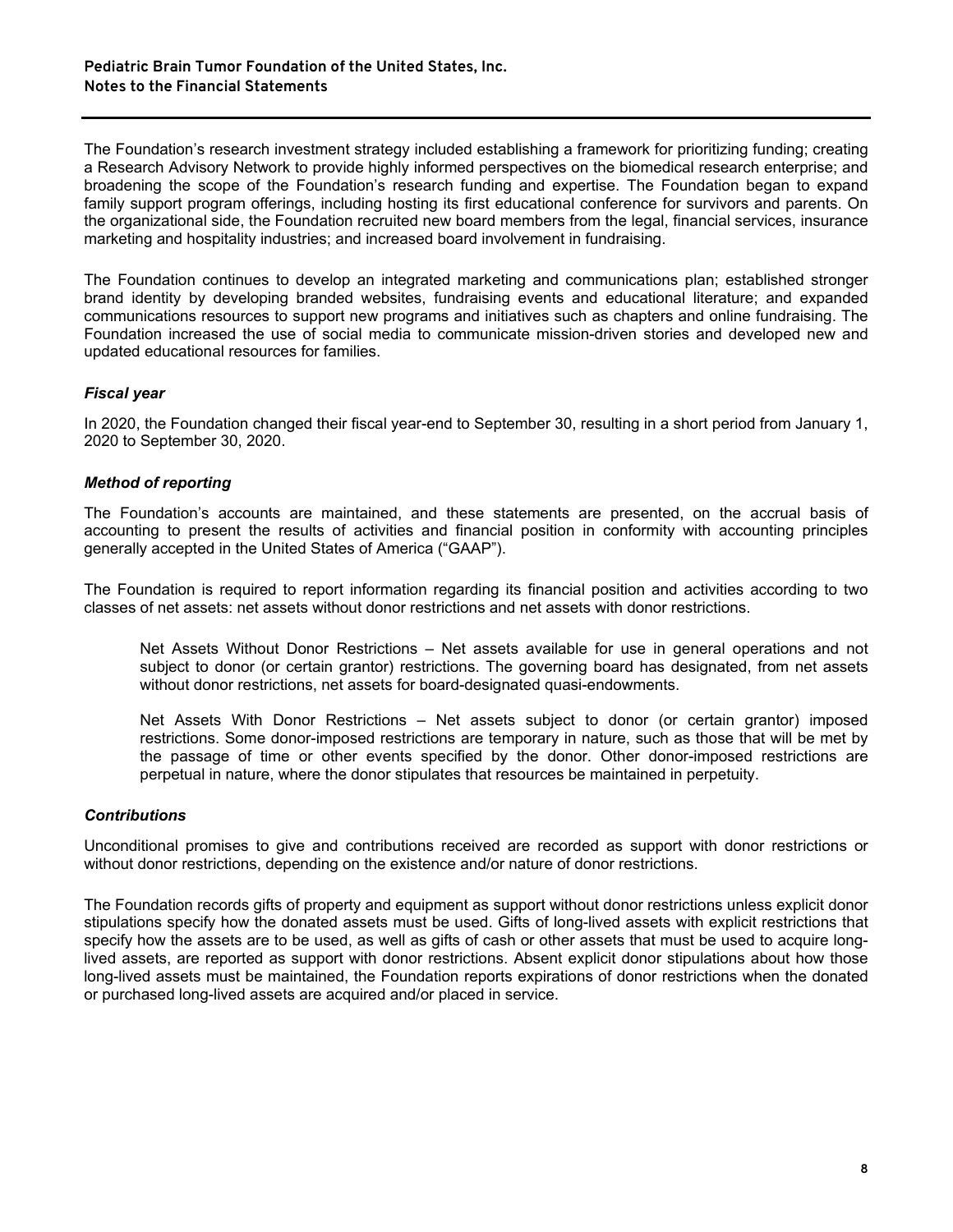Accordingly, the Foundation reports gifts of cash and other assets as support with donor restrictions if they are received with donor stipulations that limit the use of the donated assets. When a donor restriction expires, that is, when a stipulated time restriction ends or purpose restriction is accomplished, net assets with donor restrictions are reclassified to net assets without donor restrictions and reported in the statement of activities as net assets released from restrictions.

Donated assets are recorded at fair market value on the date of receipt. A substantial number of unpaid volunteers have donated significant amounts of their time to the Foundation's programs. If donated services either created or enhanced non-financial assets or required specialized skills that would have to be purchased if not donated, the value of those donated services would be recorded. To that end, non-cash contributions of equipment, materials, motorcycles, food, and professional and other services in the amount of \$113,725 and \$144,382 are included in the 2021 and 2020 statements of activities, respectively.

#### *Functional expenses*

The Foundation allocates its expenses on a functional basis among its programs and supporting services. Expenses that can be identified with a specific program and support service are allocated directly according to their nature and expense classification. Other expenses that are common to several functions are allocated based upon management's best estimates of time spent or facilities used.

#### *Estimates*

The preparation of the financial statements in accordance with accounting principles generally accepted in the United States of America requires management to make estimates and assumptions that affect the reported amounts of assets and liabilities, and disclosure of contingent assets and liabilities at the reporting date. Estimates also affect the reported amounts of revenue and expenses during the reporting period. Actual results could differ from these estimates.

#### *Cash and cash equivalents*

Cash and cash equivalents include cash on hand and amounts on deposit in financial institutions with original maturities of three months or less.

#### *Receivables*

The Foundation considers accounts receivable to be fully collectible; accordingly, no allowance for doubtful accounts is required. If amounts become uncollectable, they will be charged to operations when the determination is made.

#### *Investments*

Investments have included cash and cash equivalents, money market funds, mutual funds, common stock, and corporate obligations and bond funds. Investments in equity securities with readily determinable fair value and all investments in debt securities are measured at fair value in the statements of financial position. Currently, the Foundation only has cash and cash equivalents. Due to the short-term nature of cash and cash equivalents, they have not been classified in the three-tier fair value hierarchy.

#### *Property and equipment*

Property and equipment are stated at cost less accumulated depreciation. Depreciation is calculated using the straight-line method over the estimated useful lives of the related assets. Depreciable lives range from three to seven years. The Foundation capitalizes and depreciates all capital expenditures in excess of \$500.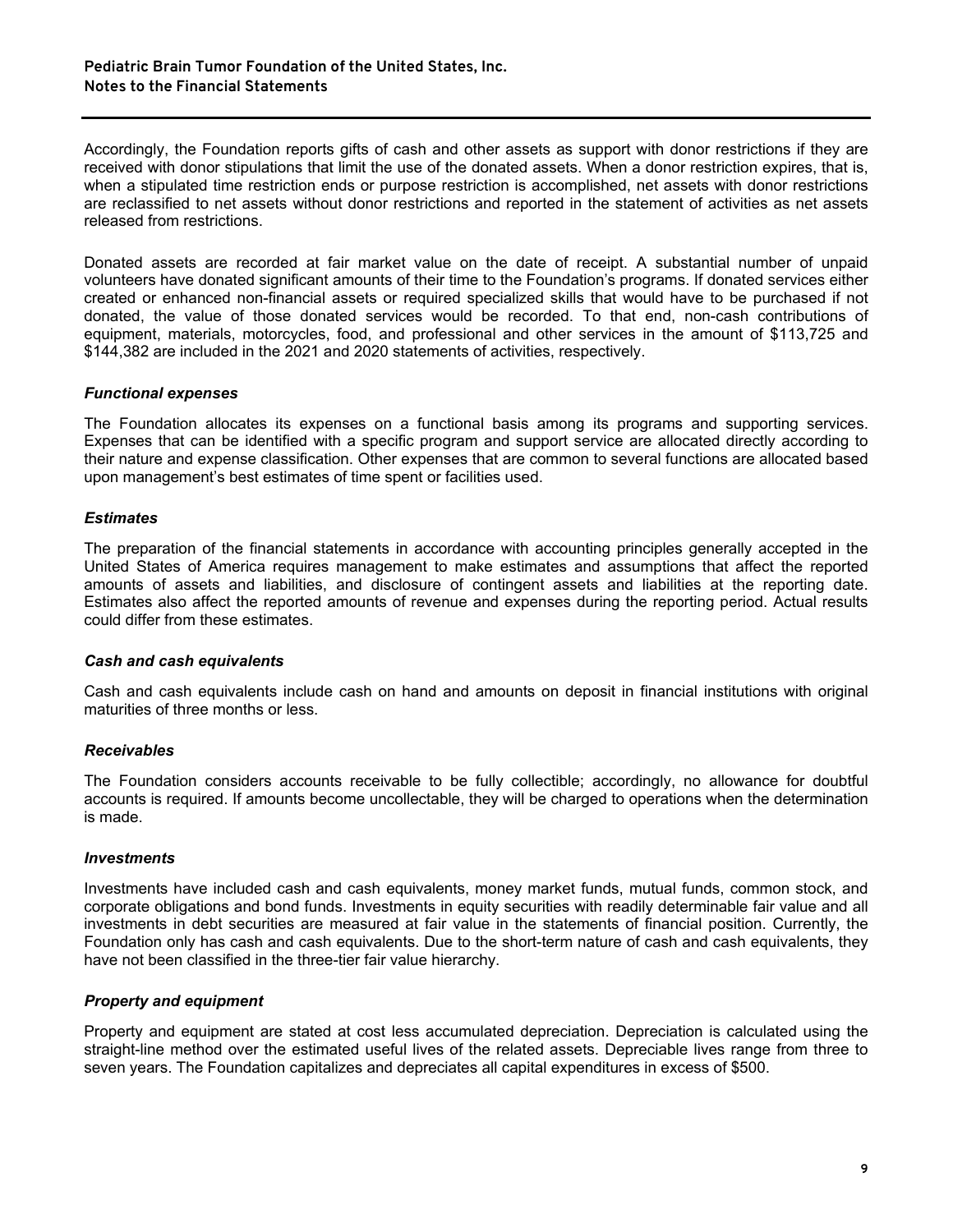#### *Income taxes*

The Foundation is exempt from federal income taxes under Section 501(c)(3) of the Internal Revenue Code; accordingly, the accompanying financial statements do not reflect a provision or liability for federal and state income taxes. The Foundation has determined that it does not have any material unrecognized tax benefits or obligations as of September 30, 2021.

#### *Concentration of credit risk*

The Foundation maintains bank accounts with various financial institutions throughout the United States. Accounts at each institution are insured by the Federal Deposit Insurance Corporation. At times, the Foundation has cash balances that exceed the insured amount. Management believes that the risks related to these deposits are minimal.

#### *Subsequent events*

Subsequent events have been evaluated through February 9, 2022, which is the date the financial statements were available to be issued.

#### **2. Liquidity and Availability**

Financial assets available for general expenditure, that is, without donor or other restrictions limiting their use, within one year of the statement of financial position date, comprise the following:

|                               | 2021        | 2020             |
|-------------------------------|-------------|------------------|
| Cash and cash equivalents     | 2,257,178   | 1,547,950        |
| Investments                   | 3,462,091   | 3,422,927        |
| Accounts receivable           | 519,490     | 202,399          |
| Less donor-restricted amounts | (3,352,844) | (3,305,971)      |
| Total                         | 2.885.915   | <u>1,867,305</u> |

As part of the Foundation's liquidity management plan, cash in excess of daily requirements is invested in shortterm investments.

#### **3. Fair Value of Financial Assets**

The Foundation has \$3,462,091 and \$3,422,927 of cash and cash equivalents held in money market funds included in investment accounts as of September 30, 2021 and 2020, respectively, which was not classified as a level as prescribed within the provision.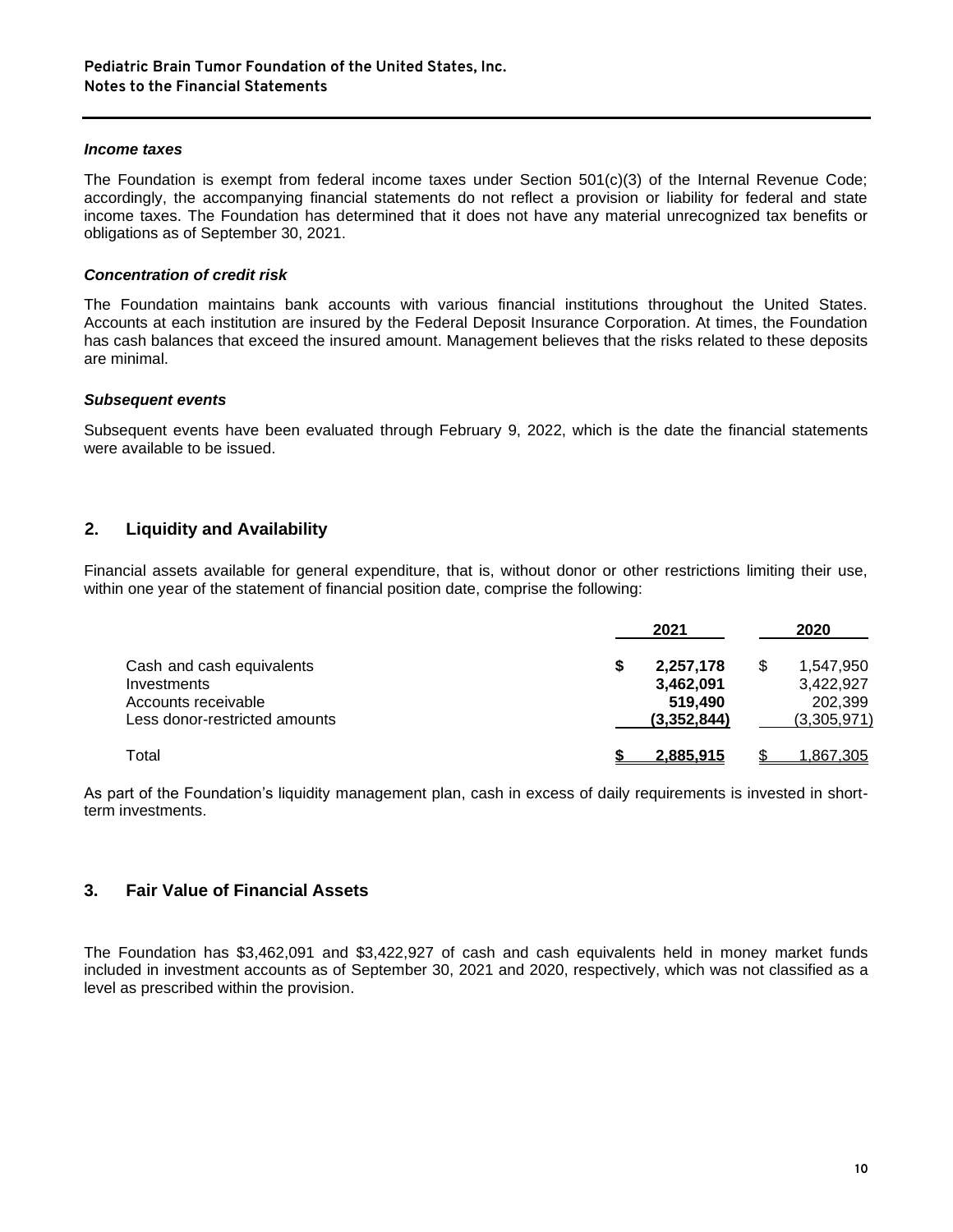The components of investment income for the years ended September 30, 2021 and period ended September 30, 2020 are as follows:

|                                                                            | 2021  | 2020             |
|----------------------------------------------------------------------------|-------|------------------|
| Interest and dividend income, net of investment cost<br>Net realized gains | 1.747 | 16,335<br>5      |
| Net unrealized losses<br>Less advisors' fees                               | (600) | (1,206)<br>(600) |
|                                                                            | 1.147 | 14.534           |

#### **4. Property and Equipment**

At September 30, 2021 and 2020, property and equipment consist of the following:

|                                                                                                                | 2021                           | 2020                                                   |
|----------------------------------------------------------------------------------------------------------------|--------------------------------|--------------------------------------------------------|
| Computer equipment<br><b>Furniture</b><br>Telephone system<br>Leasehold improvements<br>Other office equipment | \$<br>20,493<br>1,451<br>2,950 | \$<br>91,756<br>71,995<br>16,490<br>130,815<br>219,087 |
| Less accumulated depreciation                                                                                  | 24,894<br>(13, 467)            | 530,143<br>(489,077)                                   |
| Property and equipment, net                                                                                    | <u>11.427</u>                  | \$<br>41,066                                           |

#### **5. Grants Payable**

Grants payable at September 30, 2021 and 2020, include the following:

|                                                                            | 2021               | 2020              |
|----------------------------------------------------------------------------|--------------------|-------------------|
| Pediatric Brain Tumor Foundation Research Institute grants<br>Other grants | 555,055<br>217.244 | 243,000<br>67,935 |
| <b>Grants Payable</b>                                                      | 772.299            | 310,935           |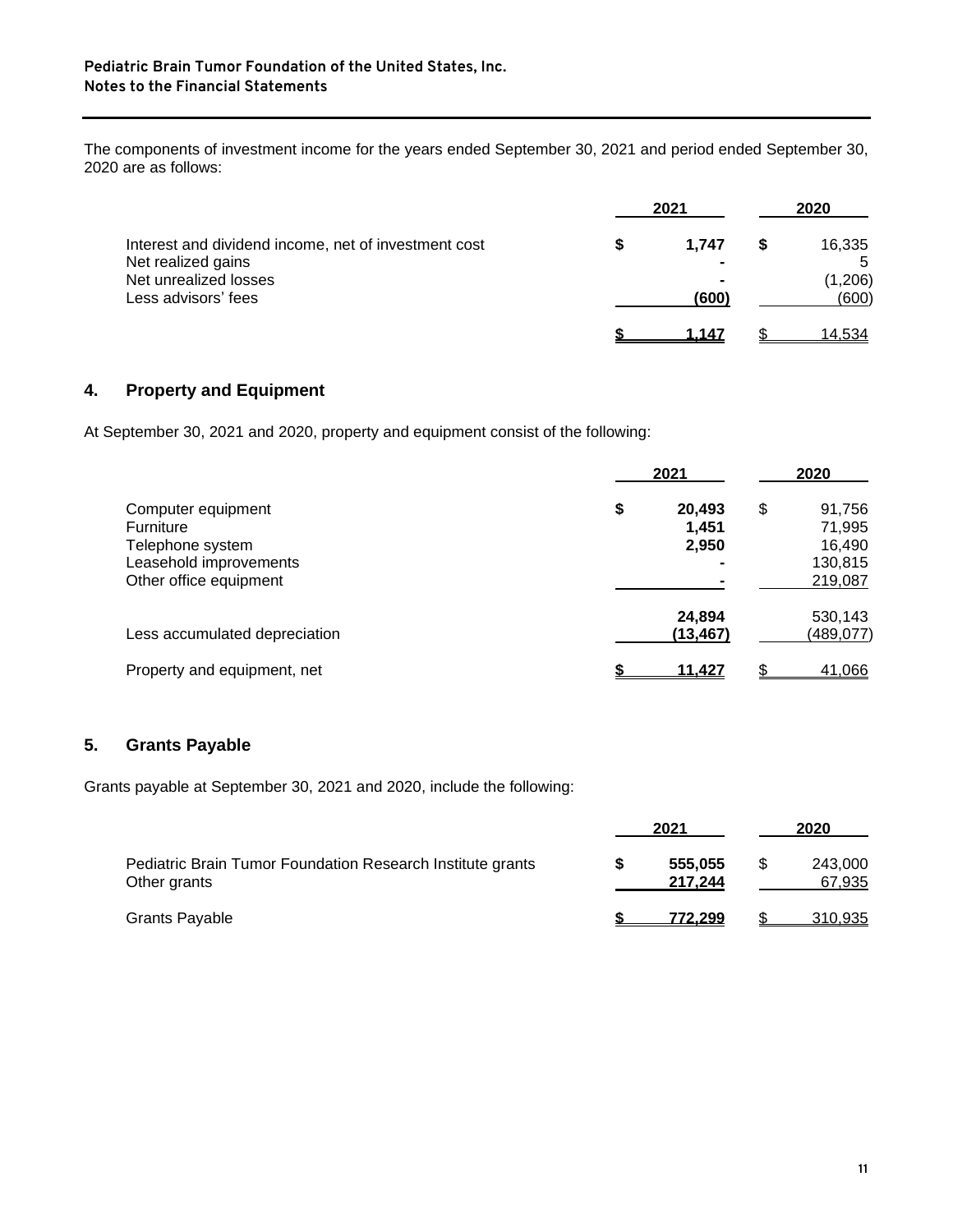#### **6. Net Assets with Donor Restrictions**

Net assets with donor restrictions at September 30, 2021 and 2020, consist of the following:

|                                    | 2021      | 2020             |
|------------------------------------|-----------|------------------|
| Research                           | 3,352,844 | -SS<br>3,305,971 |
| Net assets with donor restrictions | 3.352.844 | 3.305.971        |

#### **7. Quasi-Endowment**

The Foundation's quasi-endowment was organized to support the financial operations of the Foundation. The Foundation's board designated funds include amounts classified as unrestricted. During 2021, the Board elected to increase the amount of the board designated funds by \$225,703, from \$816,243 to \$1,041,946 to fund future reserves. The Board resolved to adjust the board designated funds as needed for the reserve to be held at a minimum of 30 percent of annual budgeted expenses. As required by GAAP, net assets associated with endowment funds, including funds designated by the Board of Directors to function as endowments, are classified and reported based on the existence or absence of donor-imposed restrictions.

#### *Interpretation of relevant law*

The Board of Directors of the Foundation has interpreted the North Carolina Uniform Prudent Management of Institutional Funds Act (the "Act") as requiring the preservation of the fair value of the original gift as of the gift date of the donor-restricted endowment funds absent explicit donor stipulations to the contrary. As a result of this interpretation, the Foundation has classified as net assets with donor restrictions (a) the original value of gifts donated to the permanent endowment, (b) the original value of subsequent gifts to the permanent endowment, and (c) accumulations to the permanent endowment made in accordance with the direction of the applicable donor gift instrument at the time the accumulated is added to the fund. In accordance with the Act, the Foundation considers the following factors in making a determination to appropriate or accumulate donor-restricted endowment funds:

- 1.The duration and preservation of the fund
- 2.The purposes of the organization and the donor-restricted endowment fund
- 3.General economic conditions
- 4.The possible effect of inflation and deflation
- 5.The expected total return from income and the appreciation of investments
- 6.The investment policies of the Foundation

#### *Return objectives and risk parameters*

The Foundation has adopted investment and spending policies for board designated assets that are intended to provide an ongoing stream of funding for financial assistance that is supported by the quasi-endowment. The quasi-endowment assets include assets of donor-restricted funds that the organization must hold in perpetuity as well as board-designated funds. Under this policy, as approved by the Board, the board designated assets are invested in a manner that is intended to produce a high level of total investment return consistent with a prudent level of portfolio risk. The Foundation expects its board designated funds, over time, to provide a rate of return similar to that of other investments of the Foundation.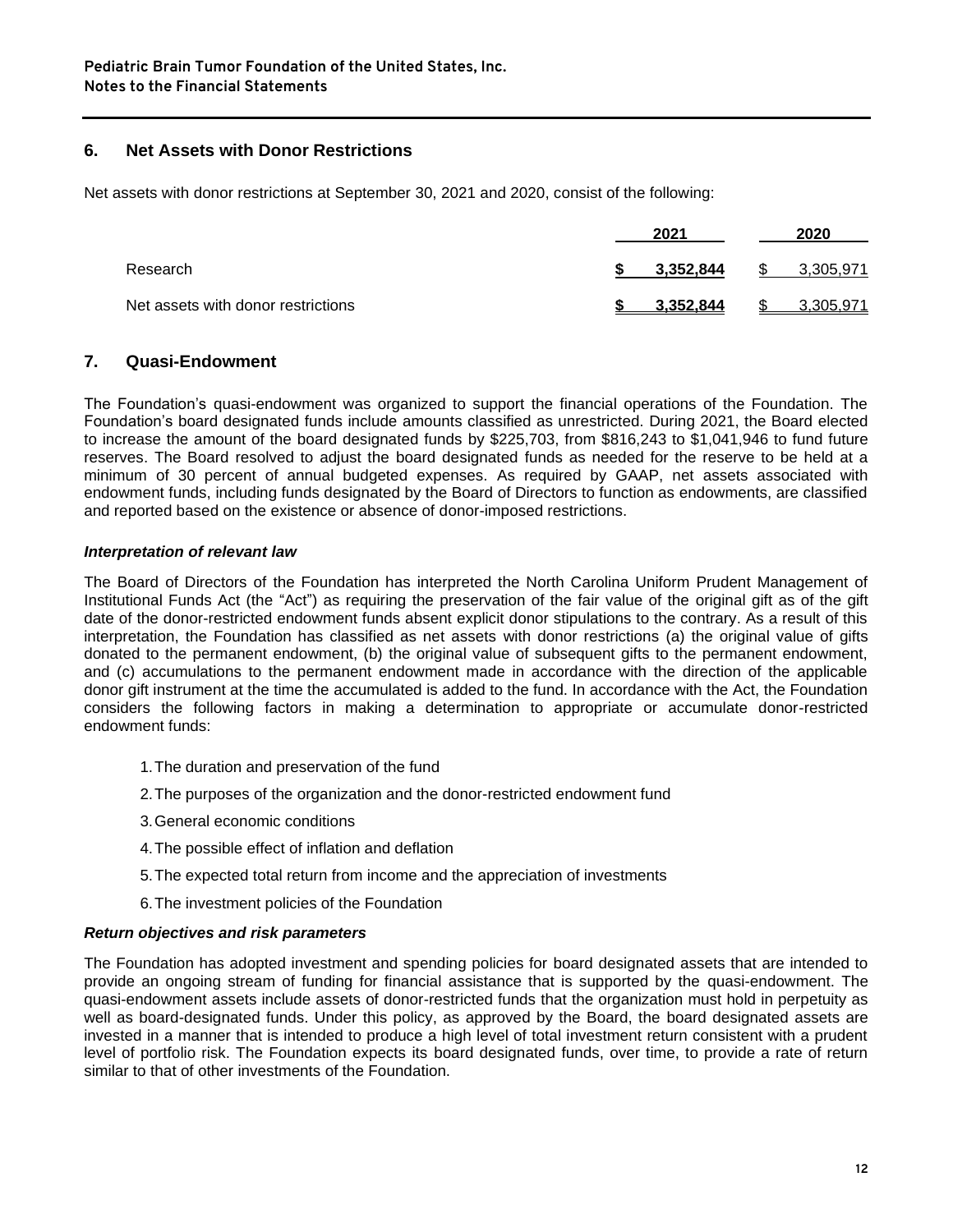#### *Strategies employed for achieving objectives*

Historically, to satisfy its long-term rate-of-return objectives, the Foundation relied on a total return strategy in which investment returns were achieved through both capital appreciation (realized and unrealized) and current yield (interest and dividends). The Foundation targeted a diversified asset allocation that included fixed income instruments and equity-based investments to achieve its long-term return objectives within prudent risk constraints. In 2020, the Foundation changed its investment strategy to have cash on hand as a result of the coronavirus pandemic.

#### **8. Net Assets Released from Restrictions**

Net assets released from restrictions for the year ended September 30, 2021 and the period ended September 31, 2020, consist of the following:

|                                       | 2021    |   | 2020             |
|---------------------------------------|---------|---|------------------|
| Research                              | 544.836 | S | 1,355,112        |
| Family support                        |         |   | 130,000          |
| Event contributions and sponsorships  |         |   | 202,001          |
| Net assets released from restrictions | 544.836 |   | <u>1,687,113</u> |

#### **9. Commitments**

#### *Operating lease*

The Foundation had operating lease agreements for the rental of office space in Asheville, North Carolina and Atlanta, Georgia. Rent expense totaled \$152,459 and \$114,062 for the year ended September 30, 2021 and the period ended September 30, 2020, respectively. The agreement for the Asheville space expired in August 2021 and was not renewed as the Foundation transitioned certain employees to a virtual work arrangement. The agreement for the Atlanta space will expire in July 2024. Annual future minimum payments are as follows for the next five years ending September 30,

| 2022 | \$ | 41,971  |
|------|----|---------|
| 2023 |    | 43,230  |
| 2024 |    | 36,921  |
| 2025 |    | ۰       |
| 2026 |    |         |
|      | £  | 122,122 |

#### *Conditional grants*

During 2021, the Foundation approved \$1,311,898, in grants from the Foundation and \$3,148,525 in grants from the PLGA fund to be awarded between 2021 and 2022. No additional grants were approved in 2021 or 2020. The Foundation is not under any legal obligation to make these grants and all payments of the awards are conditional upon the Foundation raising the monies necessary to fund such payments.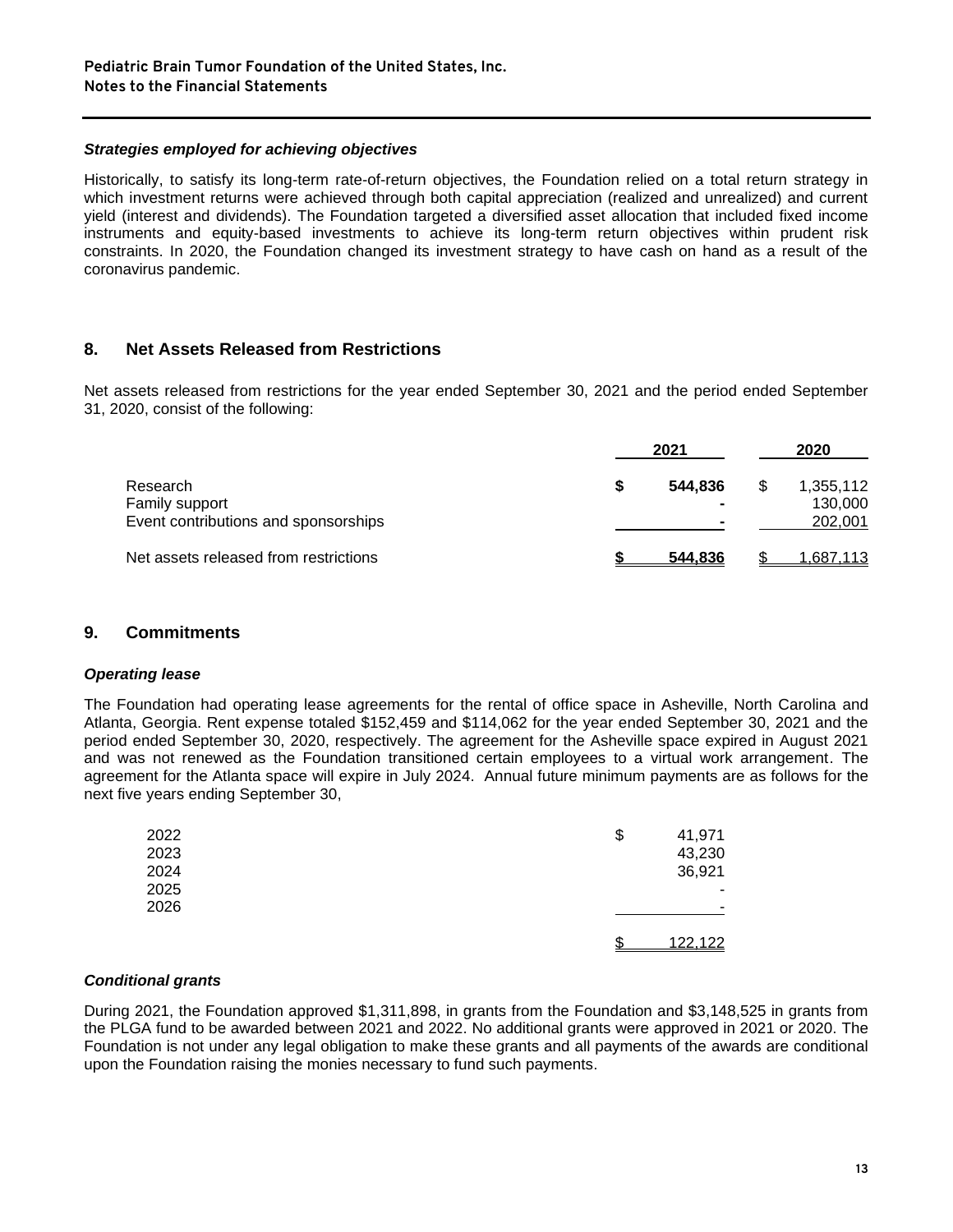#### **10. Retirement Plan**

The Foundation sponsors a 401(k) defined contribution pension plan covering all its employees. The Foundation matches 100% of eligible employee contributions up to 3% of employees' annual compensation plus 50% of eligible employee contributions up to 6% of the employees' annual compensation. The employees are immediately vested in their contributions. Foundation matching contributions begin when an employee begins contributing and are 100% vested immediately. Retirement plan expense amounted to \$39,738 and \$30,628 for the year ended September 30, 2021 and the period ended September 30, 2020, respectively.

#### **11. Recently Issued Accounting Standards**

In February 2016, the Financial Accounting Standards Board ("FASB") issued Accounting Standards Update ("ASU") 2016-02, "Leases". Under the new standard, lessees will need to recognize a right-of-use asset and a lease liability for virtually all their leases (other than leases that meet the definition of a short-term lease). The liability will be equal to the present value of lease payments. For statement of operations purposes, the FASB continued the dual model, requiring leases to be classified as either operating or finance. Operating leases will result in straight-line expense (similar to current operating leases) while finance leases will result in a front-loaded expense pattern (similar to current capital leases). Classification will be based on criteria that are largely similar to those applied to current lease accounting. This guidance requires enhanced disclosures, must be adopted using a modified retrospective transition model, and provides for certain practical expedients. The new standard will be effective for the Foundation October 1, 2022, and the Foundation is currently evaluating the effect this ASU may have on its financial statements.

#### **12. COVID-19 Pandemic and PPP Proceeds**

In March 2020, the World Health Organization declared the outbreak of COVID-19, a novel strain of coronavirus, a pandemic. The coronavirus outbreak is disrupting supply chains and affecting production and sales across a range of industries. The extent of the impact of the outbreak on the Foundation's operational and financial performance will depend on certain developments, including the duration and spread of the outbreak, impact on customers, employees and donors, and governmental, regulatory, and private sector responses. The financial statements do not reflect any adjustments as a result of this economic uncertainty.

In response to the COVID-19 pandemic, the Coronavirus Aid, Relief and Economic Security (CARES) Act was signed into law on March 27, 2020. One provision of the law included the expansion of the availability of funds by establishing the Paycheck Protection Program (PPP), a new loan program under the Small Business Administration's 7(a) program. An additional feature of this program is that a portion or all of the loans under the PPP may effectively be converted to a grant through a special loan forgiveness provision if certain criteria are met.

In April 2020, the Foundation applied for and received a PPP loan of \$446,720. Management elected to recognize PPP proceeds as grant revenue during the nine-month period ended September 30, 2020. On January 11, 2021, the Foundation received full forgiveness of the PPP loan from the Small Business Administration.

In addition to the initial funds received as a response to the COVID-19 pandemic from the PPP, the Foundation received a second loan in January 2021 in the amount of \$476,162. Management elected to recognize PPP proceeds as grant revenue during the year ended September 30, 2021. On November 19, 2021, the Foundation received full forgiveness of the PPP loan from the Small Business Administration.